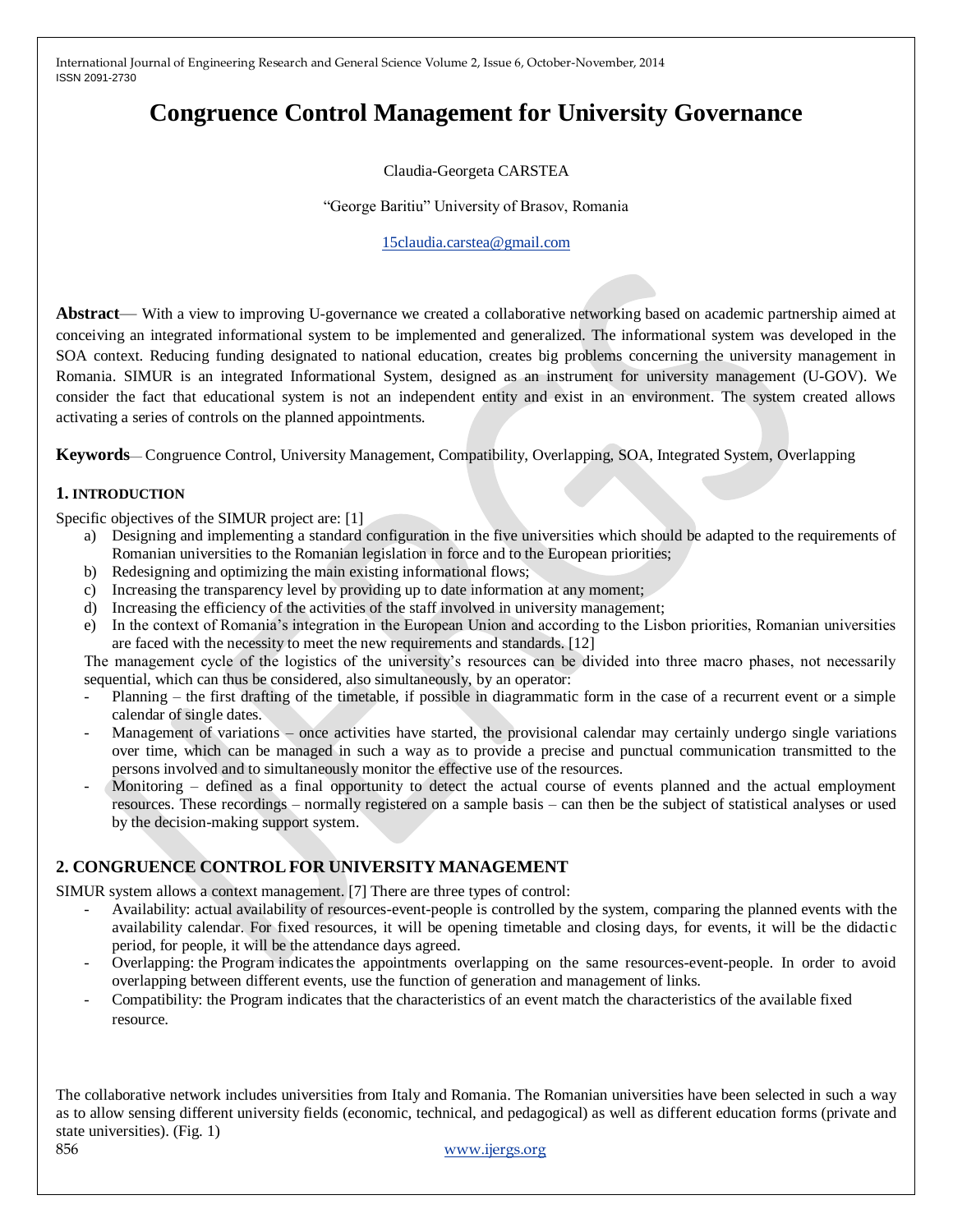

**Fig 1: Collaborative network architecture**

The advantages of collaborative networks are the following:

- Offers the possibility to reduce the duration of development and implementation of the system;
- Increase the chances to achieve a performed system because it is based on previous achievements, verified in practice and on the accumulated experience of partners along the time;
- Offers the possibility of cost reduction for the development and implementation of the system because we can use partially or totally the software already made (software reusability);
- Decreases the risk of implementing the system because it is based on the achievements already verified in practice.

You can add the remaining content as it is but the heading must be Time New Roman Front of size 11 with bold and the content must be as of introduction i.e time new roman of size 10 and must be justified alignment

## **3. ADAPT TO CHANGES AND DATA INTEGRATION**

Starting from the observation that a main characteristic of each level is to finalizing with a check up and a validation in order to eliminate certain anomalies, it is underlined the fact that a good security of the I.T. and the administration practice's control of the complex I.S. projects is essential.[4] Under these circumstances, one can search new managerial solutions in order to integrate:

- Time control,
- Cost control,
- Quality control of the working team,
- Obtained results control

There are many different personality and motivational models and theories, and each one offers a different perspective. [9] The more models you understand, the better your appreciation of motivation and behavior. For organizational change that entails new actions, objectives and processes for a group or team of people, use [workshops](http://www.businessballs.com/workshops.htm) to achieve understanding, involvement, plans, measurable aims, actions and commitment. Encourage your management team to use workshops with their people too if they are helping you to manage the change. [2,7]

You should even apply these principles to very tough change like making people redundant, closures and integrating merged or acquired organizations. Bad news needs even more careful management than routine change. Hiding behind memos and middle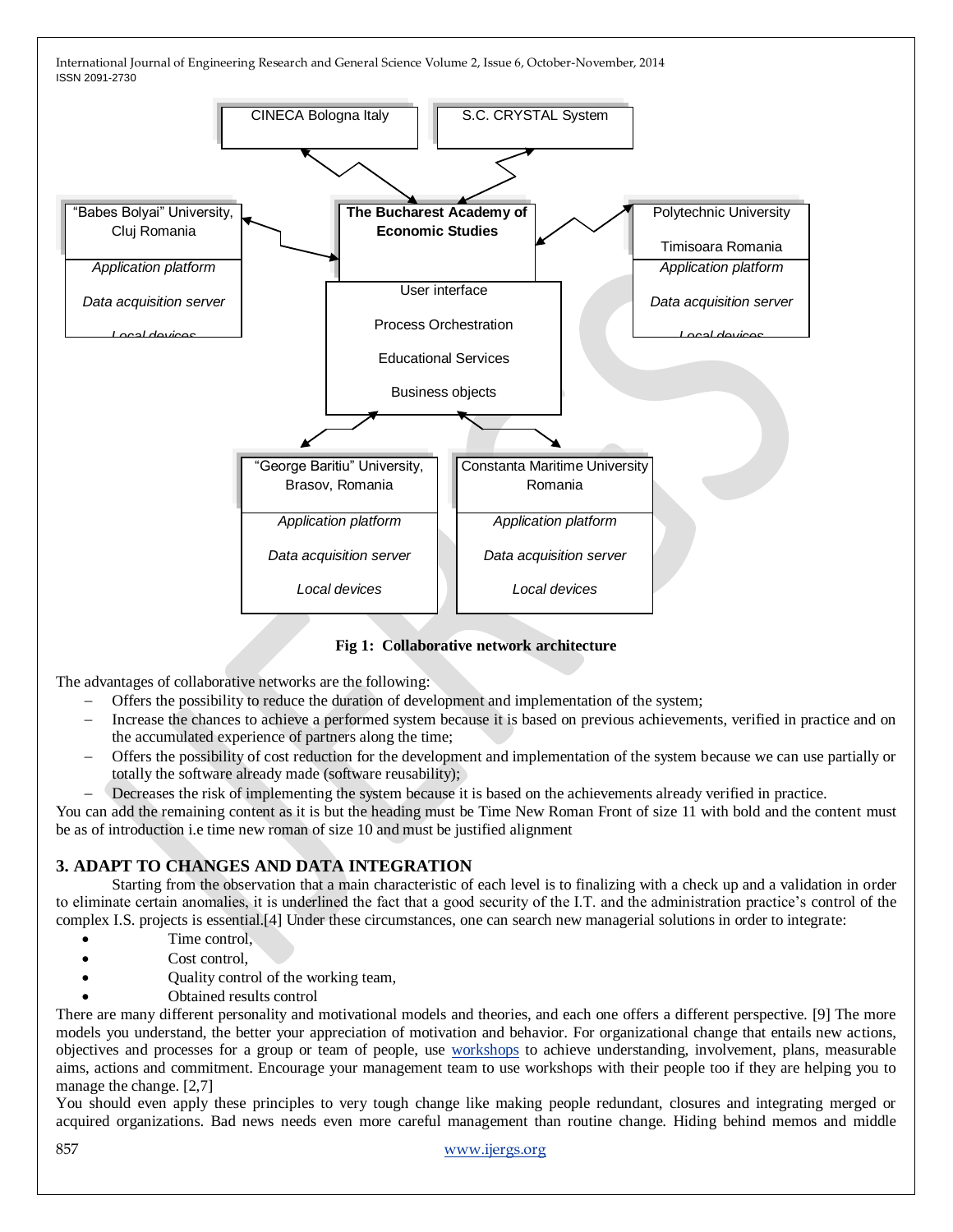managers will make matters worse. Consulting with people, and helping them to understand does not weaken your position - it strengthens it. Leaders who fail to consult and involve their people in managing bad news are perceived as weak and lacking in integrity. Treat people with humanity and respect and they will reciprocate.

For complex changes, refer to the process [project management](http://www.businessballs.com/project.htm) and ensure that you augment this with consultative communications to agree and gain support for the reasons for the change. Involving and informing people also creates opportunities for others to participate in planning and implementing the changes, which lightens your burden, spreads the organizational load, and creates a sense of ownership and familiarity among the people affected. [5, 8, 7]

*The ethical values* of one organization can not be better than those of the employees (the leading positions are included) that create them, that make them work and supervise them! AND All this because there are some organizational factors that contribute to unauthorized actions such as:

- the inefficiency of controls within the company;
- the inefficient decentralization of the report system;
- the penalizations of some employees that weren't announced to the entire company

 But the employees' ethical manner is not enough. [1, 3, 9] Their abilities are another essential element of the control medium. The ability, that is knowledge and aptitudes necessary in every line of work, must be mentioned by the leaders. It is in the interest of every company to have the best employees. (Fig.2)

We focused about a number of different levels of data integration like:

- shared files all tools recognize a single file format
- shared data structures- the details of data structure are agreed in advance by all tools and are "hard-wired" into the tool



#### **Fig. 2: Activities Diagram**

Problems come out in different ways. The Feedback can offer information regarding the gap between actual performance and the desired one. We could say that feedback highlights the problems. Also the external feedback is extremely important and must not be ignored..

The three most relevant and key elements in order for the project to be realize are:

- Technical feasibility added to the present system, available technology for the users requests
- Economic feasibility -the period of time in which a project is designed, the cost for its planning, the cost for the employees time of study, the estimative cost of the hardware and software equipments and their development.
- Operational feasibility The well function of the system after it has been installed, the usage of the designed project.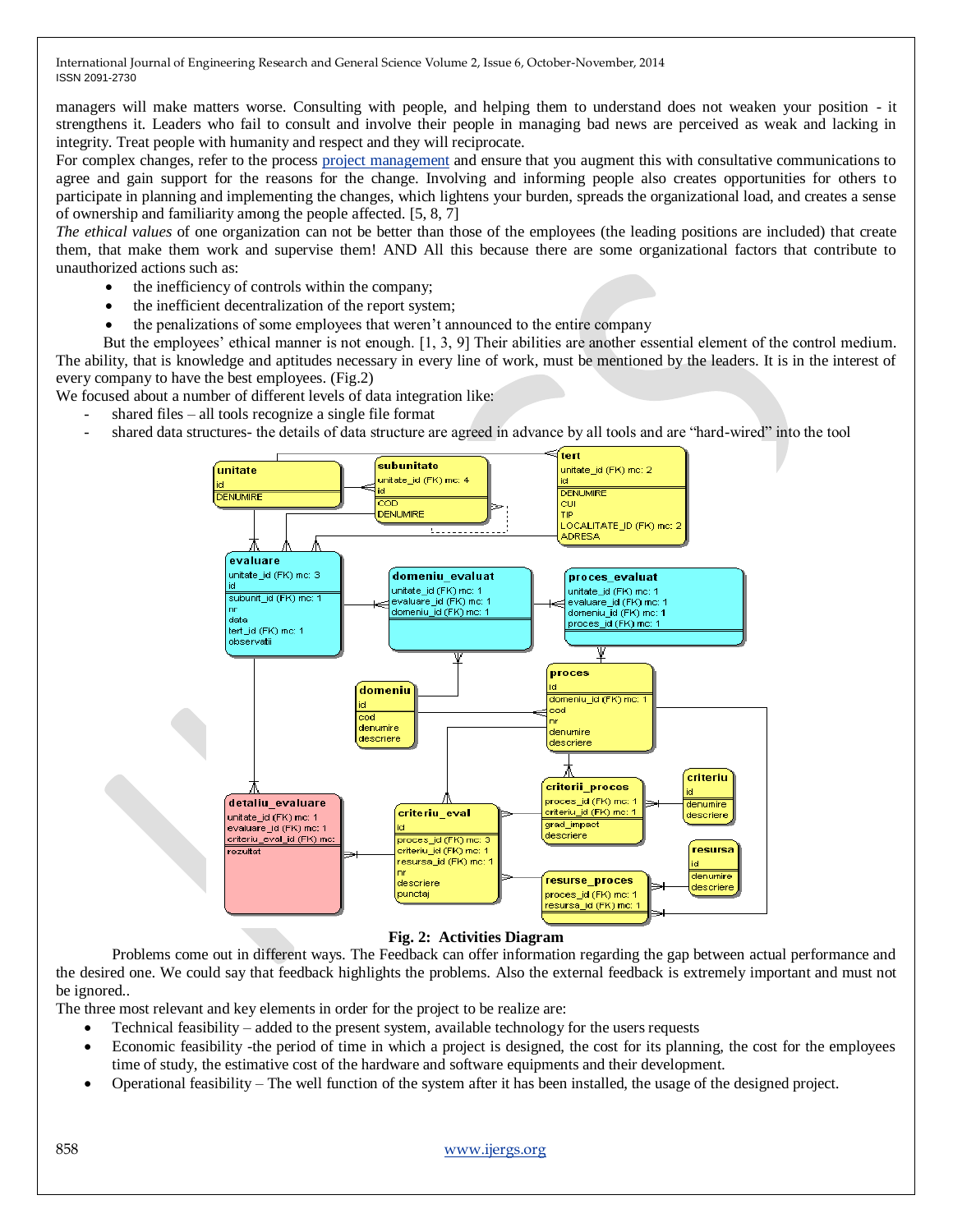For the approval of each project there must be identified needs at first. It is also necessary that the project is possible from the technical point of view. The question is if the present technology allows its accomplishment, and if these technologies exist, are they accessible taking into consideration the knowledge, the abilities, the budgets, the human and material resources.

### **4. SISTEM REQUIREMENTS**

The project manager is responsible for the correct investment of the resources, as well as for their usage in order to obtain the desired result. (Fig.3)

The first mode to operate on the controls, the most immediate is to activate the engine and work directly on the open scheduler. Every time the engine detects the problems on each appointment, a warning signal will appear. In this mode, the engine works indicating the problems in sequence, so not all at the same time. You can configure and customize the controls by default that the procedure carries out during activation of the appropriate panel in options. [1, 7, 10]



**Fig.3: A possible solution for an efficient ERP system**

Establishing system requirements was very difficult because of system complexity. We concentrate on the following types of requirements:

- Functional requirements the basic functions that the system must provide. There was set out at an abstract level and then in detail. Detailed functional requirements specifications took place at the sub-system level.
- System proprieties means the non-functional emergent system proprieties, such us availability, performance and safety. These non-functional system proprieties affect the requirements of all sub-systems.
- Characteristics which the system must non exhibit what the system must not do.

An important part in requirements definition phase was to establish a set of over-all objectives which the designed system should meet.

Some of the activities involved in SIMUR design was:

- partition requirements during this phase we analyzed requirements and collected them into related groups
- identify sub-systems we identified the different sub-systems that can , individually or collectively, meet the requirements. We focused about influence of other organizational or environmental factors.
- Assign requirements to sub-systems as we know in practice is never a clean match between requirements partitions and identified subsystems.
- Specify sub-systems functionality as a part of the system design phase.
- Define sub-systems interfaces